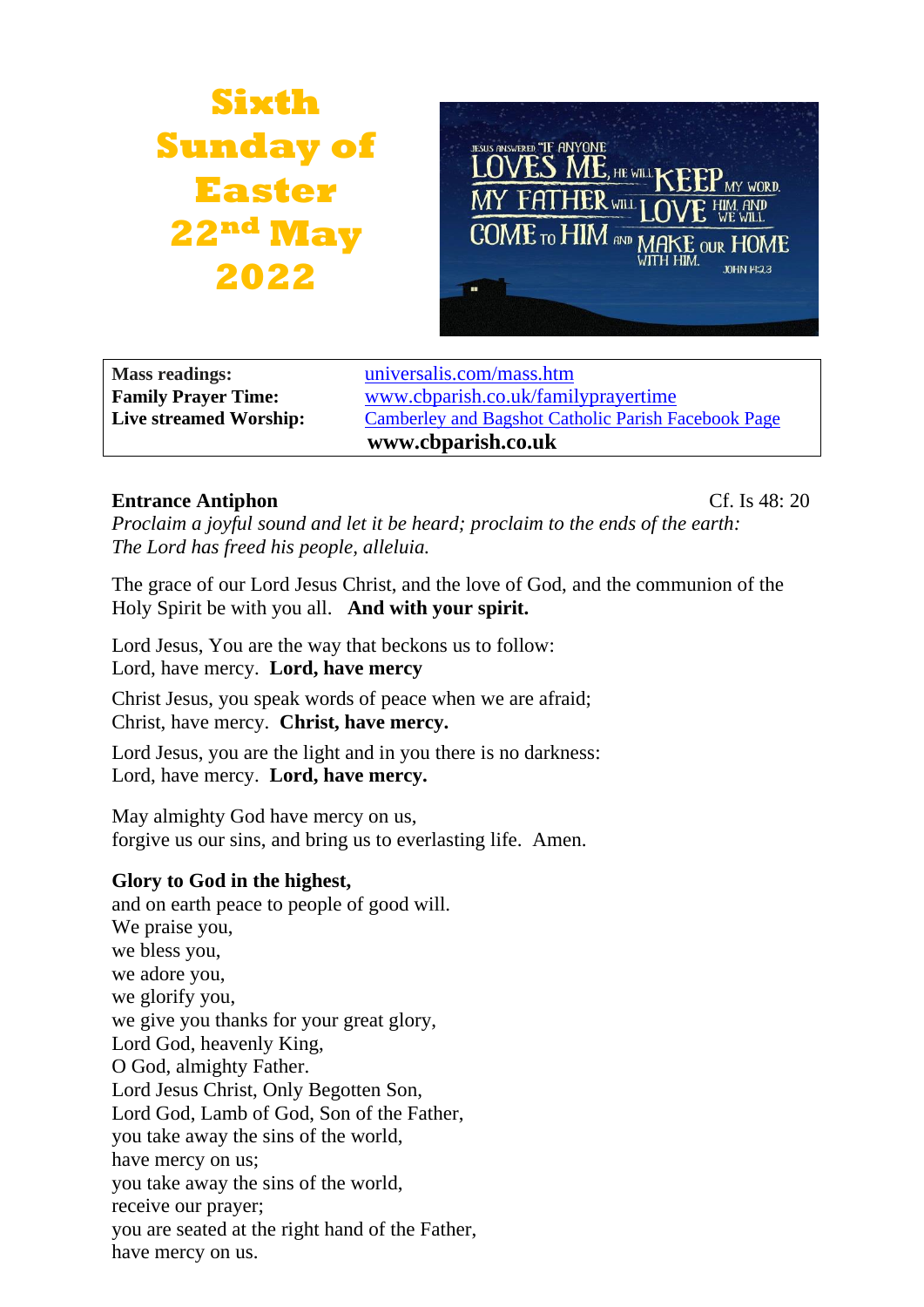For you alone are the Holy One, you alone are the Lord, you alone are the Most High, Jesus Christ, with the Holy Spirit, in the glory of God the Father. Amen.

### **Collect**

Grant, almighty God, that we may celebrate with heartfelt devotion these days of joy, which we keep in honour of the risen Lord, and that what we relive in remembrance we may always hold to in what we do. Through our Lord Jesus Christ, your Son, who lives and reigns with you in the unity of the Holy Spirit, God, for ever and ever.

**First Reading** Acts 15:1-2,22-29

Some men came down from Judaea and taught the brothers, 'Unless you have yourselves circumcised in the tradition of Moses you cannot be saved.' This led to disagreement, and after Paul and Barnabas had had a long argument with these men it was arranged that Paul and Barnabas and others of the church should go up to Jerusalem and discuss the problem with the apostles and elders.

Then the apostles and elders decided to choose delegates to send to Antioch with Paul and Barnabas; the whole church concurred with this. They chose Judas known as Barsabbas and Silas, both leading men in the brotherhood, and gave them this letter to take with them:

'The apostles and elders, your brothers, send greetings to the brothers of pagan birth in Antioch, Syria and Cilicia. We hear that some of our members have disturbed you with their demands and have unsettled your minds. They acted without any authority from us; and so we have decided unanimously to elect delegates and to send them to you with Barnabas and Paul, men we highly respect who have dedicated their lives to the name of our Lord Jesus Christ. Accordingly we are sending you Judas and Silas, who will confirm by word of mouth what we have written in this letter. It has been decided by the Holy Spirit and by ourselves not to saddle you with any burden beyond these essentials: you are to abstain from food sacrificed to idols; from blood, from the meat of strangled animals and from fornication. Avoid these, and you will do what is right. Farewell.'

### **Responsorial Psalm** 66(67):2-3,5-6,8

*Let the peoples praise you, O God; let all the peoples praise you.*

O God, be gracious and bless us and let your face shed its light upon us. So will your ways be known upon earth and all nations learn your saving help.

Let the nations be glad and exult for you rule the world with justice. With fairness you rule the peoples, you guide the nations on earth.

Let the peoples praise you, O God; let all the peoples praise you. May God still give us his blessing till the ends of the earth revere him.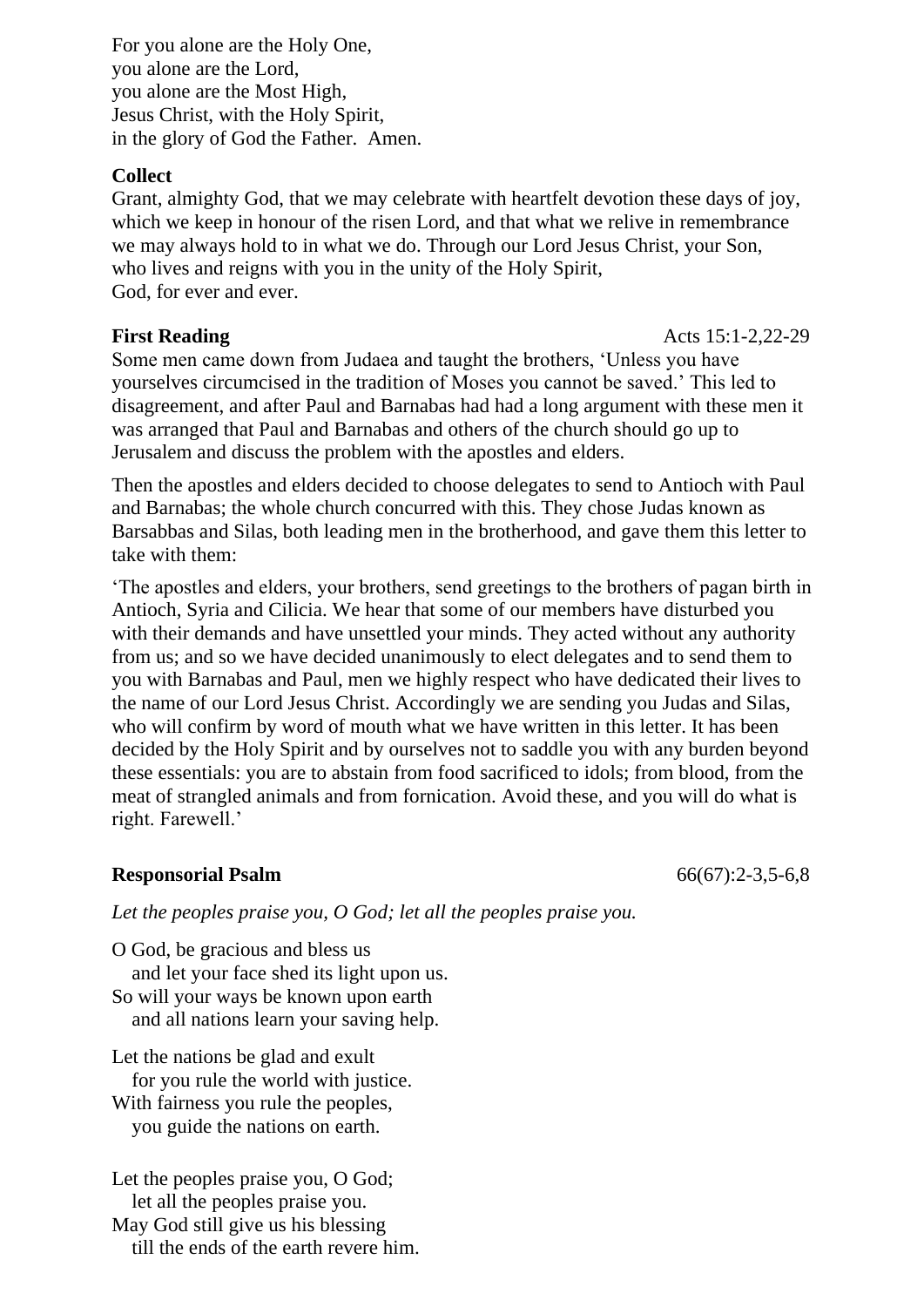### **Second reading** Apocalypse 21:10-14,22-23

In the spirit, the angel took me to the top of an enormous high mountain and showed me Jerusalem, the holy city, coming down from God out of heaven. It had all the radiant glory of God and glittered like some precious jewel of crystal-clear diamond. The walls of it were of a great height, and had twelve gates; at each of the twelve gates there was an angel, and over the gates were written the names of the twelve tribes of Israel; on the east there were three gates, on the north three gates, on the south three gates, and on the west three gates. The city walls stood on twelve foundation stones, each one of which bore the name of one of the twelve apostles of the Lamb.

I saw that there was no temple in the city since the Lord God Almighty and the Lamb were themselves the temple, and the city did not need the sun or the moon for light, since it was lit by the radiant glory of God and the Lamb was a lighted torch for it.

*Alleluia, alleluia! Jesus said: 'If anyone loves me he will keep my word, and my Father will love him, and we shall come to him.' Alleluia!*

**Gospel** John 14:23-29

Jesus said to his disciples: 'If anyone loves me he will keep my word, and my Father will love him, and we shall come to him and make our home with him. Those who do not love me do not keep my words. And my word is not my own: it is the word of the one who sent me. I have said these things to you while still with you; but the Advocate, the Holy Spirit, whom the Father will send in my name, will teach you everything and remind you of all I have said to you. Peace I bequeath to you, my own peace I give you, a peace the world cannot give, this is my gift to you. Do not let your hearts be troubled or afraid. You heard me say: I am going away, and shall return. If you loved me you would have been glad to know that I am going to the Father, for the Father is greater than I. I have told you this now before it happens, so that when it does happen you may believe.' '

### Fr Paul's **homily** can be listened to **via the Parish [website](https://www.cbparish.co.uk/homilies)**

### **The Apostle's Creed**

I believe in God, the Father Almighty, Creator of heaven and earth, and in Jesus Christ, His only Son, our Lord, who was conceived by the Holy Spirit, born of the Virgin Mary, suffered under Pontius Pilate, was crucified, died and was buried; He descended into hell;